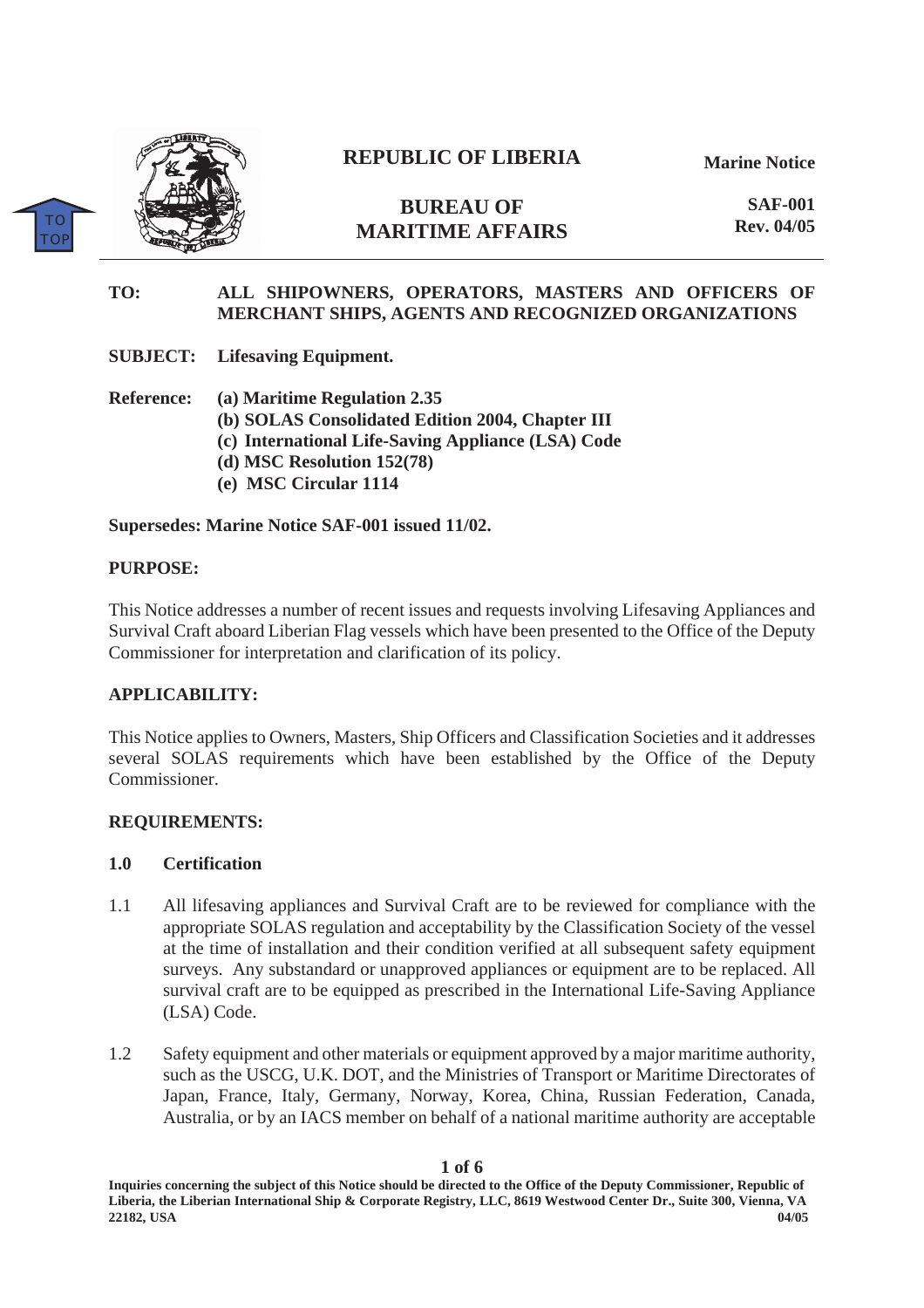for vessels registered with the Republic of Liberia. The Administration will also accept equipment that has been approved under the EU Marine Equipment Directive.

- 1.3 Manufacturers of lifesaving appliances are responsible for ensuring that testing is performed in accordance with the LSA Code and for providing documentation that this has satisfactorily been accomplished
- 1.4 Existing equipment, which was manufactured and tested in accordance with previous SOLAS Convention requirements, may continue to be used as long as it remains in serviceable condition.

### **2.0 Servicing**

- 2.1 Inflatable life rafts, inflatable life jackets, marine evacuation systems, and inflated rescue boats be serviced at approved servicing facilities. Servicing facilities that are approved by a State which is Party to the SOLAS Convention, and acceptable to the vessel classification society or servicing facilities that have been approved by a Liberian Recognized Organization on behalf of a Party to the SOLAS Convention; are acceptable to the Administration, provided, the approvals are in compliance with Reference (c). Vessel Owners and Agents should consult closely with their Classification Society when selecting a service station to ensure that it meets the requirements of IMO Resolutions.
- 2.2 Inflatable life rafts, life jackets, and marine evacuation systems are to be serviced annually immediately prior to, or at the time of, the periodic or renewal safety equipment surveys carried out by the Classification Society.
- 2.3 Inflatable rescue boats are to be serviced in accordance with the manufacturers' instructions. The rescue boat must be serviced at an approved facility acceptable to the vessel's classification society.
- 2.4 The Classification Society surveyors must be satisfied that the servicing has been completed satisfactorily prior to endorsing or issuing the Safety Equipment Certificate. Attendance of the surveyor during the servicing of the liferaft is not mandatory.
- 2.5 If suitable service stations are not available at the port of survey, extension of the applicable statutory certificate may be authorized by the Office of the Deputy Commissioner upon reasonable request to allow up to 17 months from the last date of service for the required service to be completed.
- 2.6 The Office of the Deputy Commissioner recognizes that annual servicing of the large numbers of liferafts required for passenger ships under their unique voyage conditions may impose unnecessary difficulties. The Office of the Deputy Commissioner therefore approves the servicing of liferafts in smaller more manageable groups throughout the certification year. Each liferaft, however, must be serviced by its servicing due date so that no unit will be beyond the 12 month servicing interval at the time of renewal of the Passenger Ship Safety Certificate.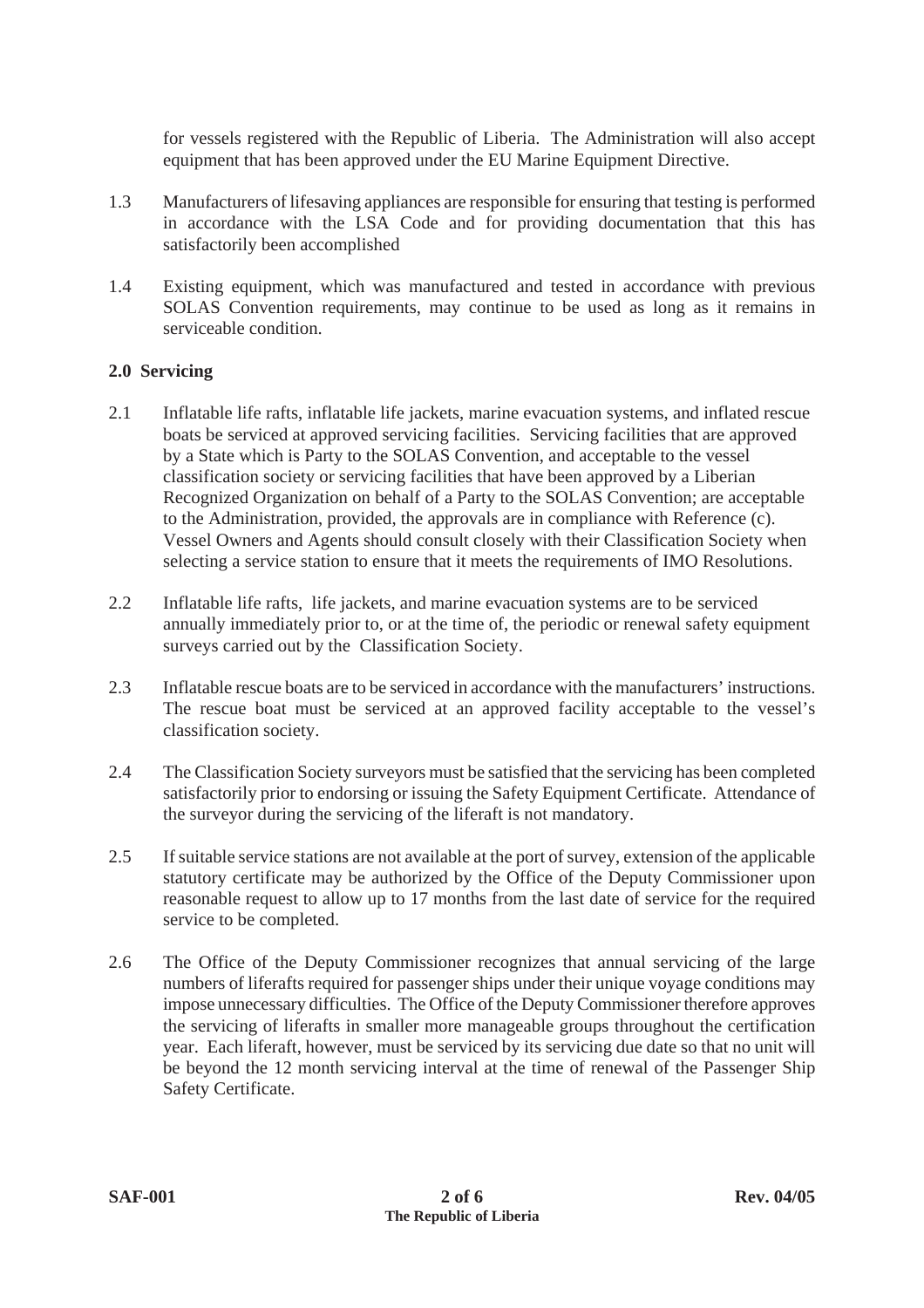# **3.0 Liferafts**

- 3.1 Liferafts provided in compliance with SOLAS Regulation III/31.1.2, Regulation III/31.1.2..2, or Regulation III/31.1.3.2 are to be transportable and launchable by one person. They may be stowed in protected positions provided they are readily available at all times. Particular care should be given to their accessibility when deck cargoes are carried. Where appropriate, portable guard rails or bulwarks should be provided to facilitate launching.
- 3.2 On occasion, it may be necessary to temporarily carry persons on board in excess of the number currently authorized by the Safety Equipment Certificate. When physically possible, the installed lifeboats should be recertified to provide the necessary capacity. If the existing lifeboats are already certified to their maximum capacity, the Office of the Deputy Commissioner may allow, for legitimate verifiable reasons, the substitution of inflatable liferaft capacity appropriately installed in accordance with regulatory requirements to augment the required lifeboat complement as a temporary measure of equivalency.
- 3.3 Temporary measures (as provided for in 3.2 above) will be limited to the minimum period of time required for the additional persons to be on board, and in general will not exceed three (3) months. This accommodation will only be allowed with the specific approval of the Office of the Deputy Commissioner, provided:
	- the additional persons are limited to a reasonable number,
	- $\bullet$  the minimum survival craft capacity prescribed by SOLAS Chapter III is maintained,
	- the necessary additional personal life-saving appliances are provided and
	- the vessel does reasonably adhere to the appropriate provisions of the ILO Convention.

# **4.0 Lifeboat Damage**

- 4.1 When any lifeboat is damaged and declared unseaworthy or is found in need of repair and no replacement boat is readily available, liferaft(s) with capacity for all the persons on board may be substituted, as a temporary measure, but only with specific approval of the Office of the Deputy Commissioner, provided the minimum survival craft capacity prescribed by SOLAS Chapter III is maintained.
- 4.2 Where the defective boat is a motorboat and there is no other motor lifeboat on board, the total survival craft capacity provided is to include a powered rescue boat meeting the requirements of Regulation III/31.2 of SOLAS.
- 4.3 These temporary measures will be limited to the minimum period of time required for replacement and, in general, will not exceed three (3) months.

# **5.0 Immersion Suits and Thermal Protective Aids**

5.1 For purposes of SOLAS Regulations III/7.3, 22.4.1.2, III/32.3.2.3 and III/32.3.3.3, Liberia defines warm climates as being that between  $32^{\circ}$  North and  $32^{\circ}$  South latitudes. For vessels, other than bulk carriers operating exclusively within this trading zone, immersion suits and thermal protective aids will not be required. The thermal protective aids required by LSA Code Sections 4.1.5.1.24, 4.4.8.31, and 5.1.2.2.13, however, are an integral part of survival craft and rescue boat equipment which must be provided regardless of vessel route.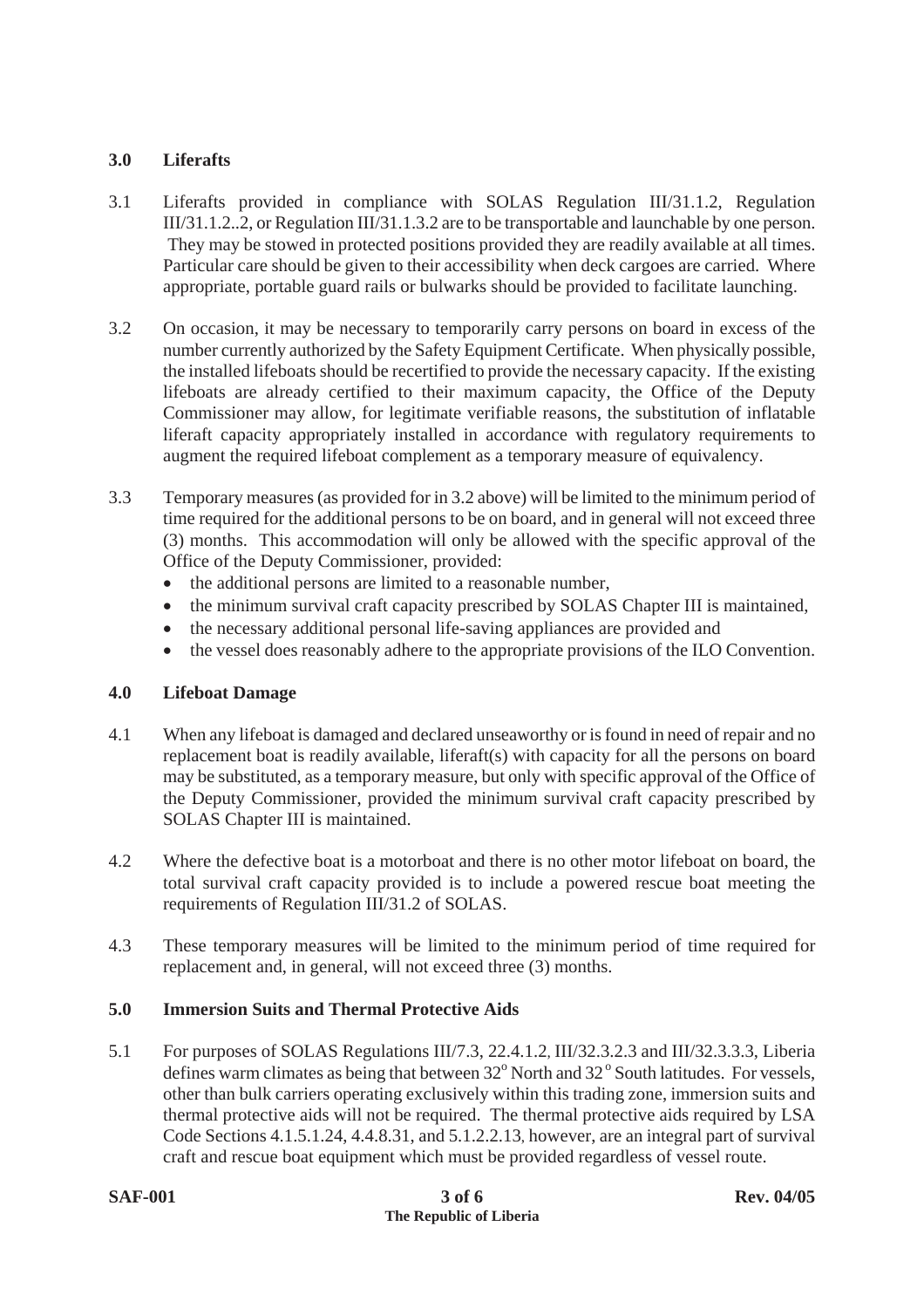- 5.2 Liberia defines cold climates as the areas of operation above  $50^{\circ}$  N and  $50^{\circ}$  S latitudes. For the prolonged operation of vessels with open lifeboats in cold climates, the Office of the Deputy Commissioner requires that immersion suits constructed in accordance with LSA Code Section 2.3 be provided for all persons on board.
- 5.3 Existing cargo ships no later than the first safety equipment survey on or after 1 July 2006 and any new cargo ships constructed after 1 July 2006 shall carry immersion suits for every person onboard each cargo ship subject to these regulations. In addition, any ship subject to this regulation will also provide additional immersion suits so that individuals who will be working some distance from where their immersion suits are stored will have access to an immersion suit. This would be similar to the protection afforded by the requirement for an additional liferaft fitted forward and/or aft as required by SOLAS Regulation III/31.1.4, and the additional lifejackets required by SOLAS Regulation III/7.2.2.
- 5.3.1 As an example each such ship, in addition to the immersion suit for every person carried on board, shall be required to carry at least one additional immersion suit of adequate size near the additional liferaft(s) when fitted forward or aft, so that the immersion suits may be available to the crew working out on deck away from the accommodation block.
- 5.3.2 A number of additional immersion suits may also be required at other locations if the vessels class society surveyor determines that there are watch or work stations, which are so remote from the place where a crewman's immersion suit is stored, that in an emergency it is unreasonable to expect a crewman could acquire the assigned immersion suit.
- 5.4 Testing and repairing immersion suits:
	- Select members of the crew shall be appointed and trained to conduct the monthly visual inspection of the immersion suits.
	- <sup>x</sup> Immersion suits shall be sent ashore for testing of seams and closures in accordance with the guidance found in MSC Circular 1114 dated 25 May 2004 as follows:
		- Immersion suits less than 10 years old once every three years, and
		- Immersion suits over 10 years old every other year.

All repairs shall be completed by an authorized repair facility.

- 5.5 Immersion suits and thermal protective aids are to be assigned by the Master. It is recommended that they should be kept in staterooms along with life jackets.
- 5.6 The three (3) immersion suits per lifeboat required by SOLAS, Regulation III/32.3.2 for cargo ships and Regulation III/22.4.1 for passenger vessels are intended for use by the designated and/or certified persons in charge of the lifeboat. They may be kept in the staterooms of the assigned personnel.
- 5.7 For cargo vessels less than 85 meters in length operating above  $32^{\circ}$  North and  $32^{\circ}$  South latitudes where only liferafts are carried in accordance with SOLAS, Regulation III/31.1.3, all persons are to be provided with immersion suits.
- 5.8 All persons in the crew of a rescue boat are to be provided with immersion suits, if different from the persons in charge of the lifeboat noted in 5.6 above.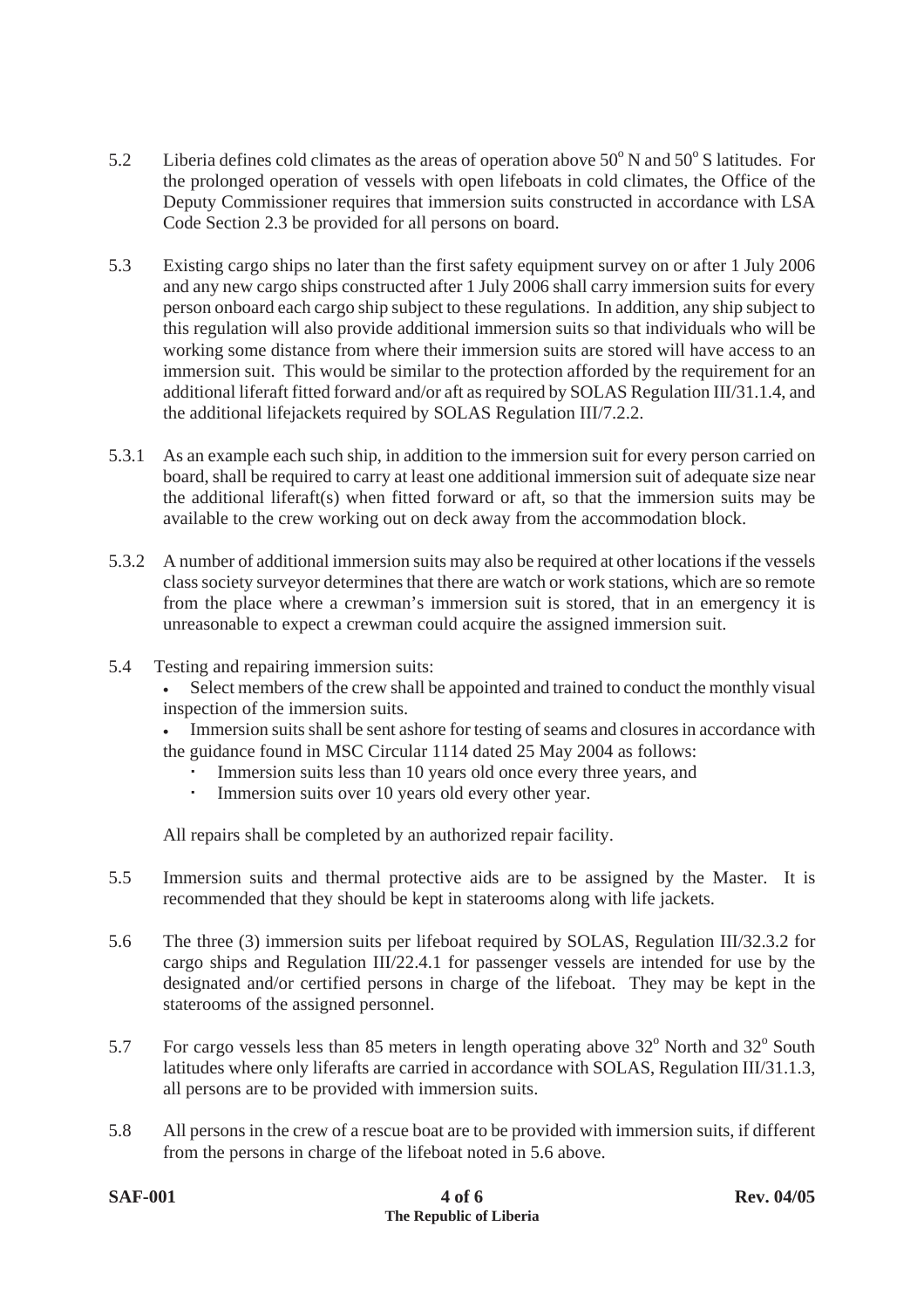# **6.0 EPIRB Maintenance Requirements**

6.1 MSC Resolution 152(78) modified SOLAS Regulation IV/15. 9 to read as follows:

#### "9. Satellite EPIRBS shall be:

.1 annually tested for all aspects of operational efficiency, with a special emphasis on checking the emission on operational frequencies, coding and registration, at intervals as specified below:

- .1 on passenger ships, within three months before the expiry date of the Passenger Ship Safety Certificate; and
- .2 on cargo ships, within three months before the expiry date, or three months before or after the anniversary date of the Cargo Ship Safety Radio Certificate.

.2 subject to maintenance at intervals not exceeding five years, to be performed at an approved shore-based maintenance facility."

### **7.0 Lifeboat Air Support Systems**

7.1 Periodic Inspections

In accordance with the manufacturer's instructions and guidelines the air support system shall be subject to periodic inspectioncarried out by the vessel's crew on a monthly basis as required by SOLAS 2004 Edition, as amended, Regulation 20.7.

7.2 Annual Examinations

All life boat air support systems and bottles shall be examined at least annually by the attending class society surveyor as part of the annual statutory survey for the Safety Equipment Certificate (SEC) or MODU Code certificate.

#### 7.3 Recharging

If the air pressure in the bottles should fall below ten percent (10%) of the normal full level air pressure, then the air bottles should be recharged in accordance with the manufacturer's instructions and guidelines. The air bottle can only be recharged on board from an air compressor that has been certified for providing air that is fit for human consumption. If applicable, the on board air supply air recharging systems should be checked for air quality as part of the annual statutory survey for the SEC or MODU Code certificate. If the ship is not equipped with such an air compressor then the bottle must be sent ashore to an authorized service facility for recharging or exchange.

7.4 Hydrostatic testing

Hydrostatic testing of lifeboat air support bottles shall be carried out once every five years or in accordance with the recommendations of the bottle manufacturer whichever is due the